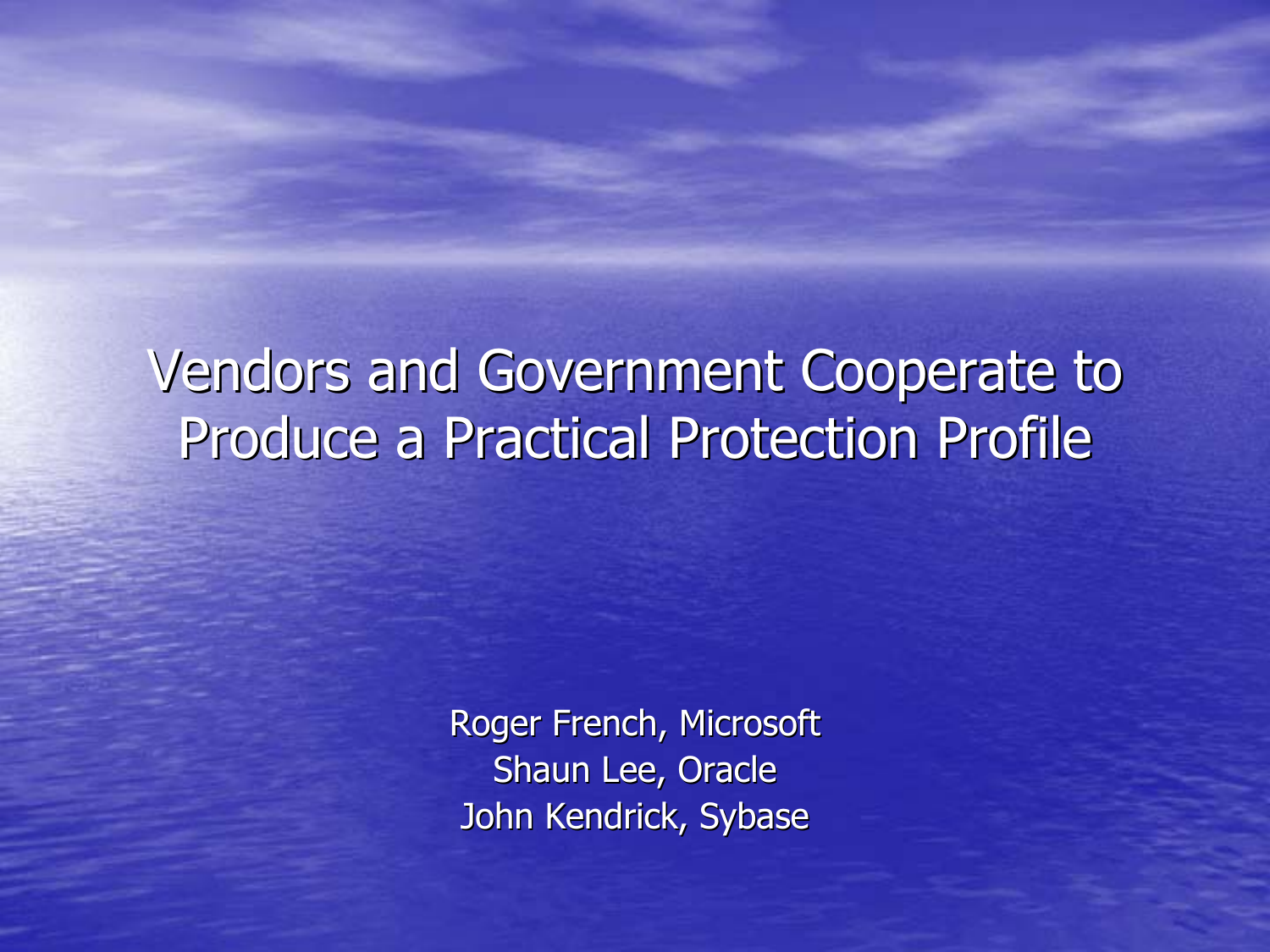

• PPs and the NIAP/NSA PP Process **• The Basic Robustness DBMS PP • Current State** • Conclusions • Q & A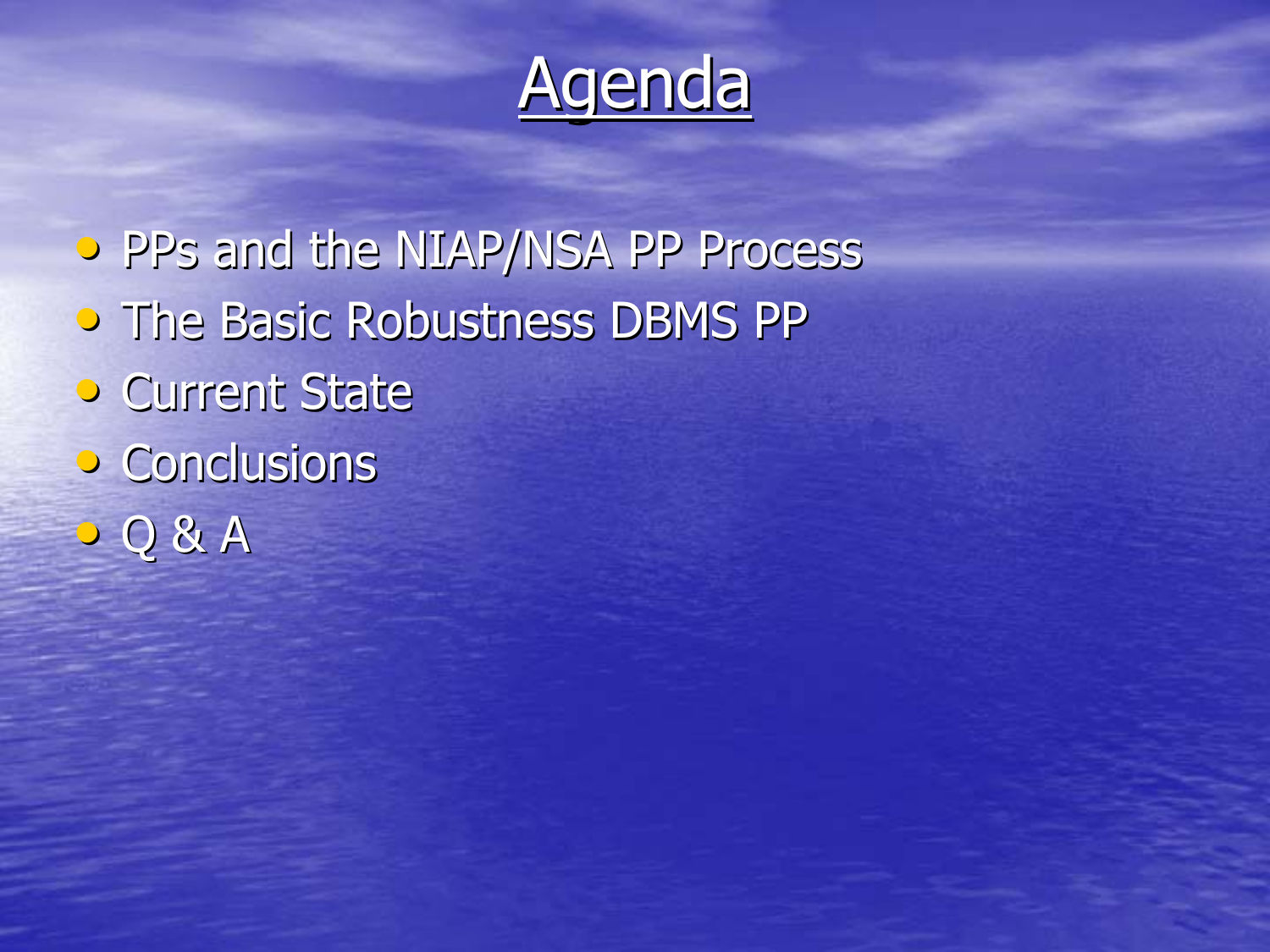# PP Development (circa 1993)

- **•** Initially PPs were to replace earlier 'profiles' like C2 and B1 from the "Orange Book."
- Customers needed a way to express their security needs.
- $\bullet$  Vendors needed a target to build to and to evaluate against.
- $\bullet$  The idea was that customer groups would decide on a PP for their industry.
- $\bullet$  It was a bit naïve.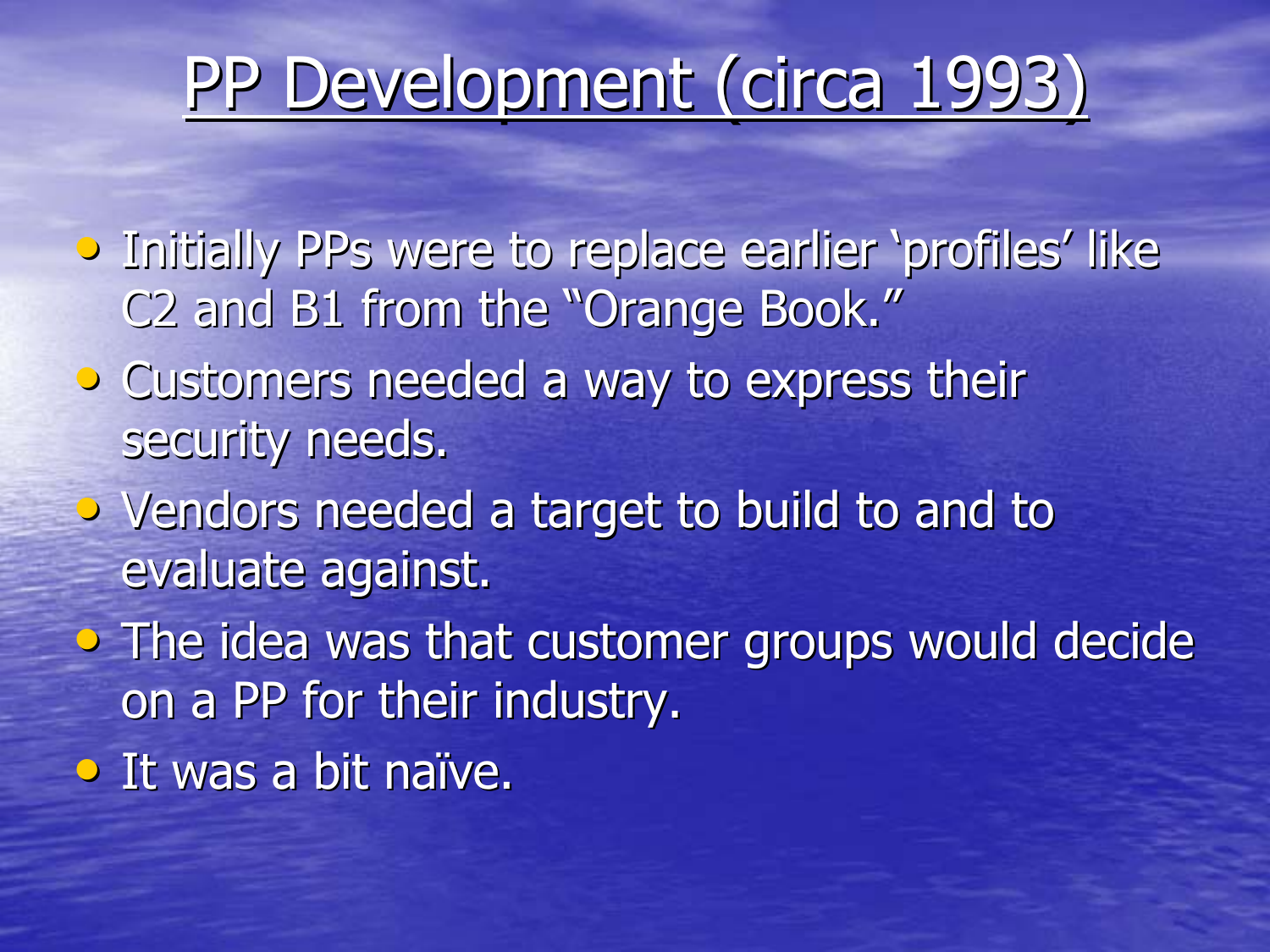#### Protection Profiles – $-$  The What

- **Implementation independent set of security** requirements.
- Objectives for solutions to similar customer IT security needs.
- Reusable.
- Requirements known as useful/effective in meeting identified objectives.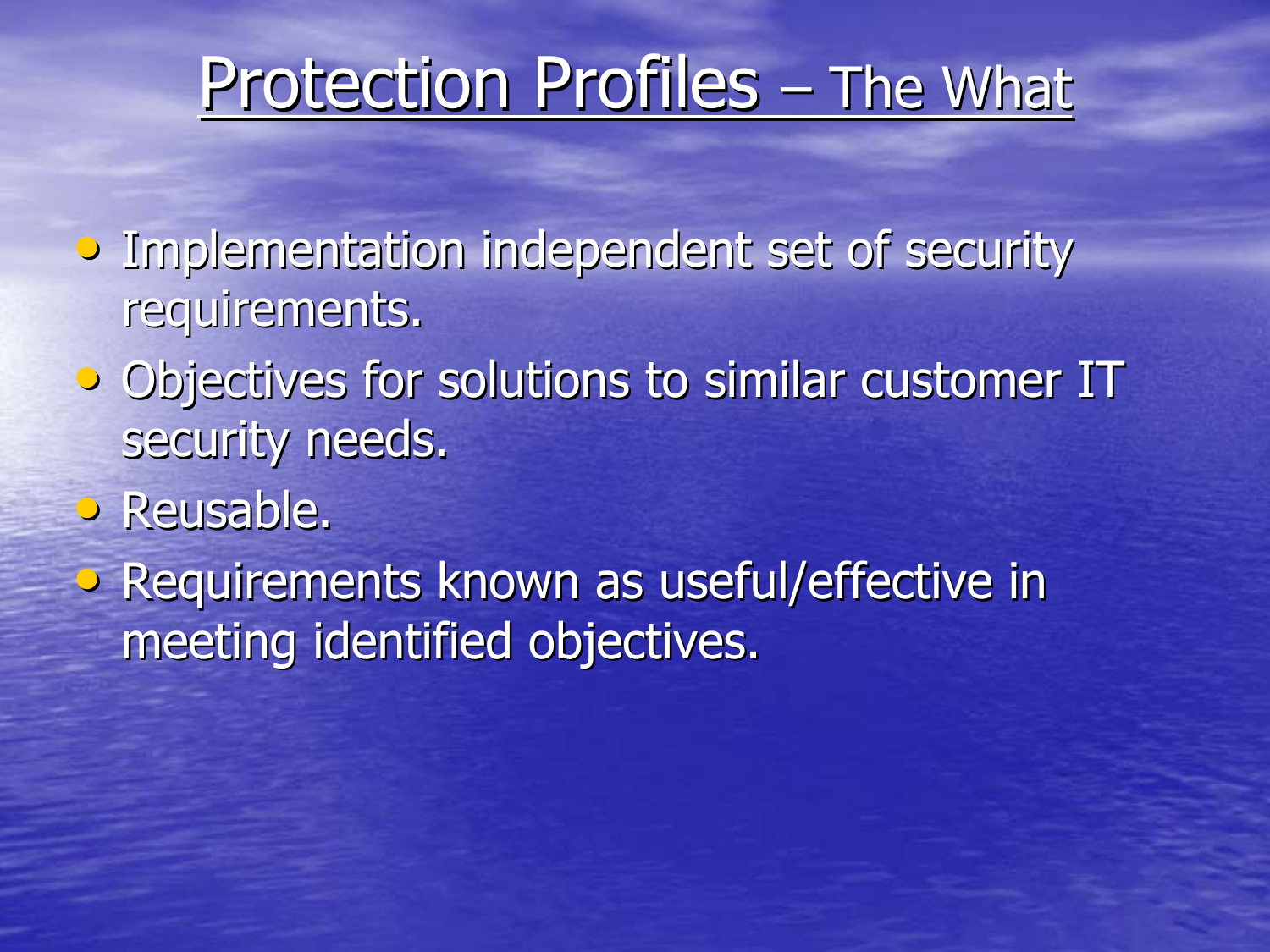#### Protection Profiles –<u>– The Why</u>

- Common target for vendors to:
	- Build to.
	- Evaluate against.
- **•** For User communities to express IT security needs.
- **Results:** 
	- $\mathcal{L}_{\mathcal{A}}$ – Uneven take up by user communities.
	- $\mathcal{L}_{\mathcal{A}}$ – Defined by developers along with TOE.
	- $\mathcal{L}_{\mathcal{A}}$ – PP = product/system.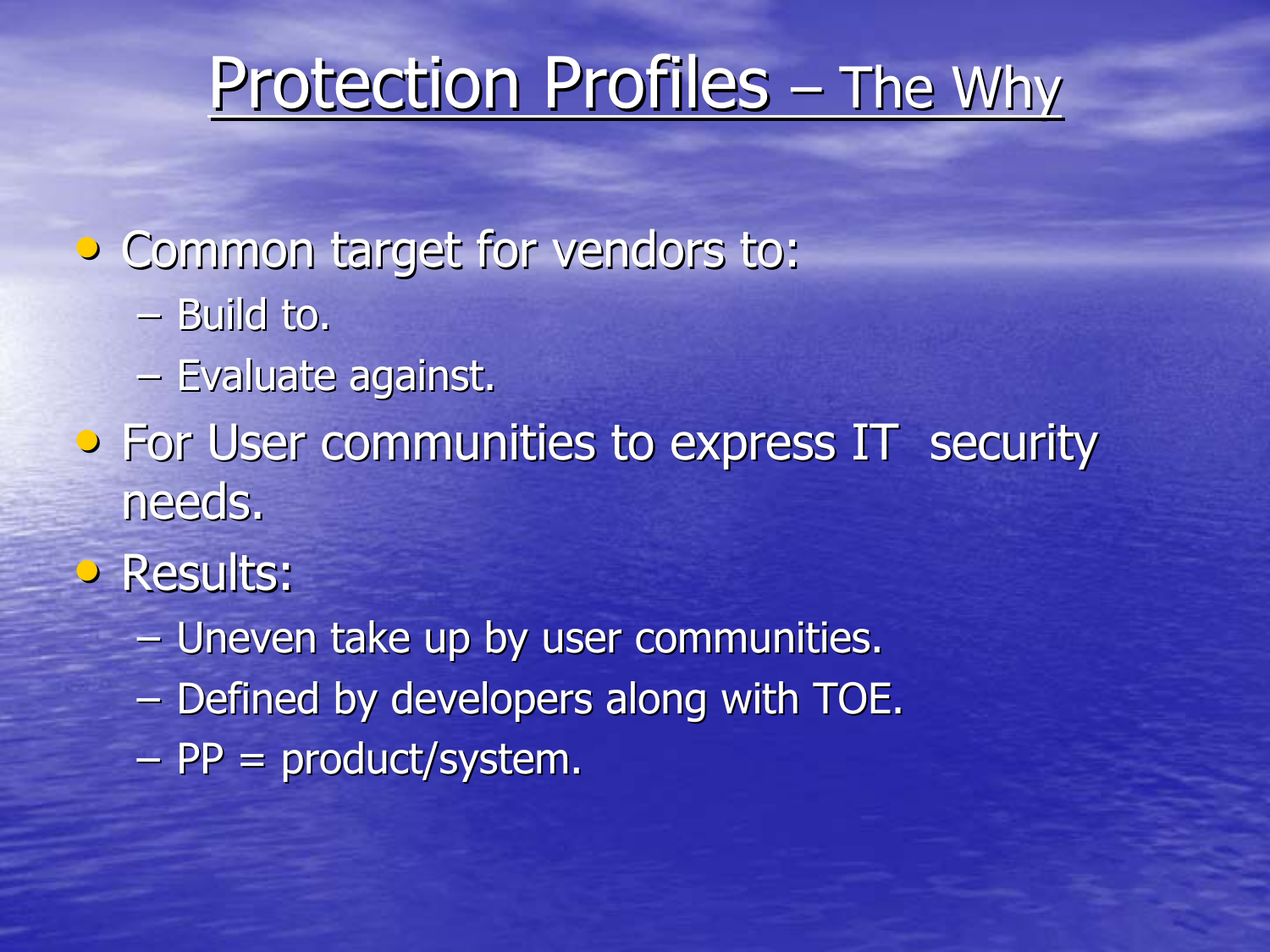#### Protection Profiles **Holland** - The Drawbacks

- A profile should not be a target.
- **•** Specialty Profiles.
	- By Country.
	- $-$  By Industry.
	- By Agency/Ministry.
- $\bullet$  Written by experts, for experts.
- Vendor experts vs. Consumer experts.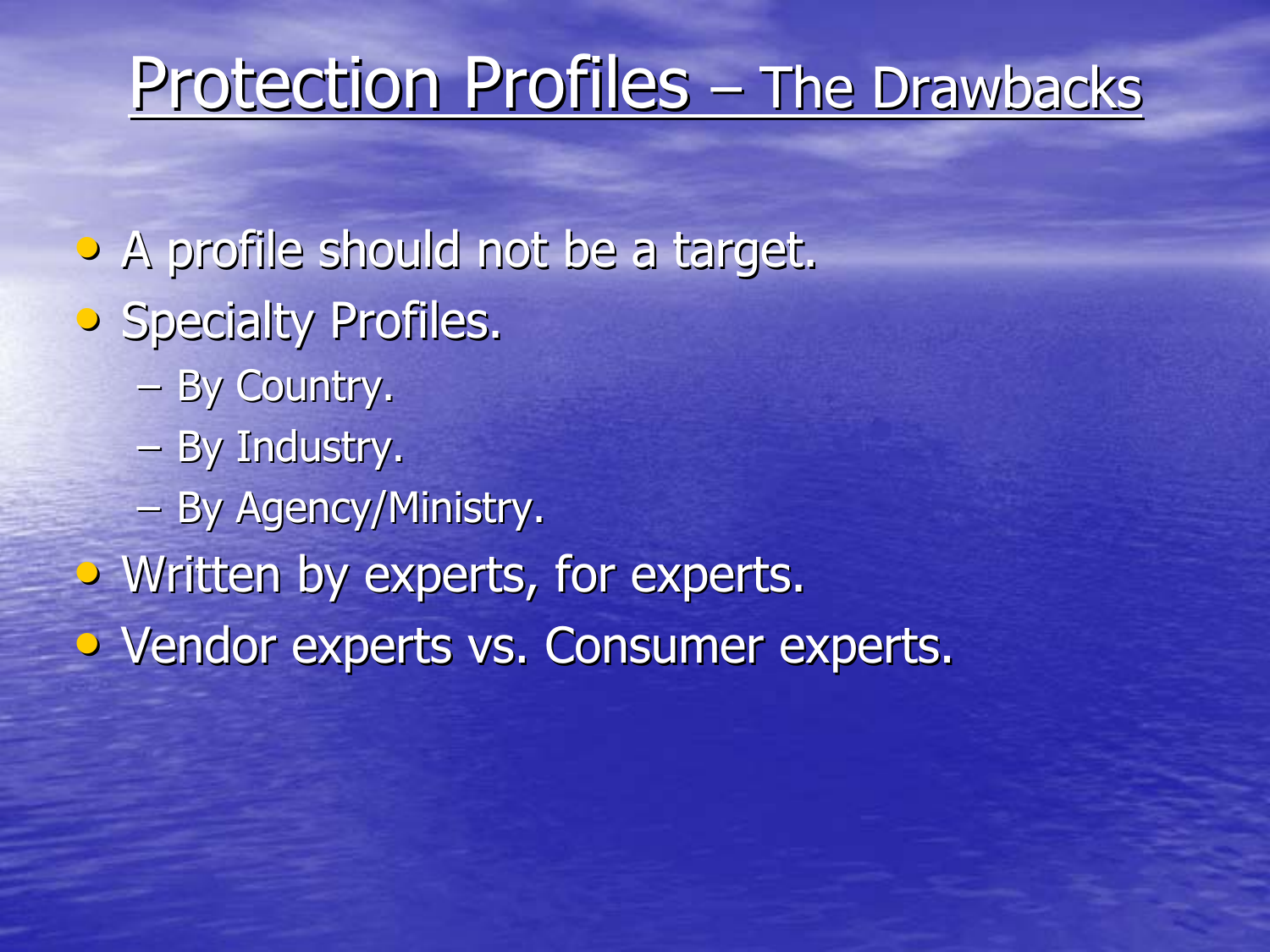# NIAP/NSA PPS

- Initially reflections of "Orange Book" classes.
- **Current Aims:** 
	- US government has comprehensive set of PPs for key technologies.
	- Forge public/private partnerships for PPs in critical infrastructure protection.
	- $\mathcal{L}_{\mathcal{A}}$ – Provide national and international convergence of key technology PPs.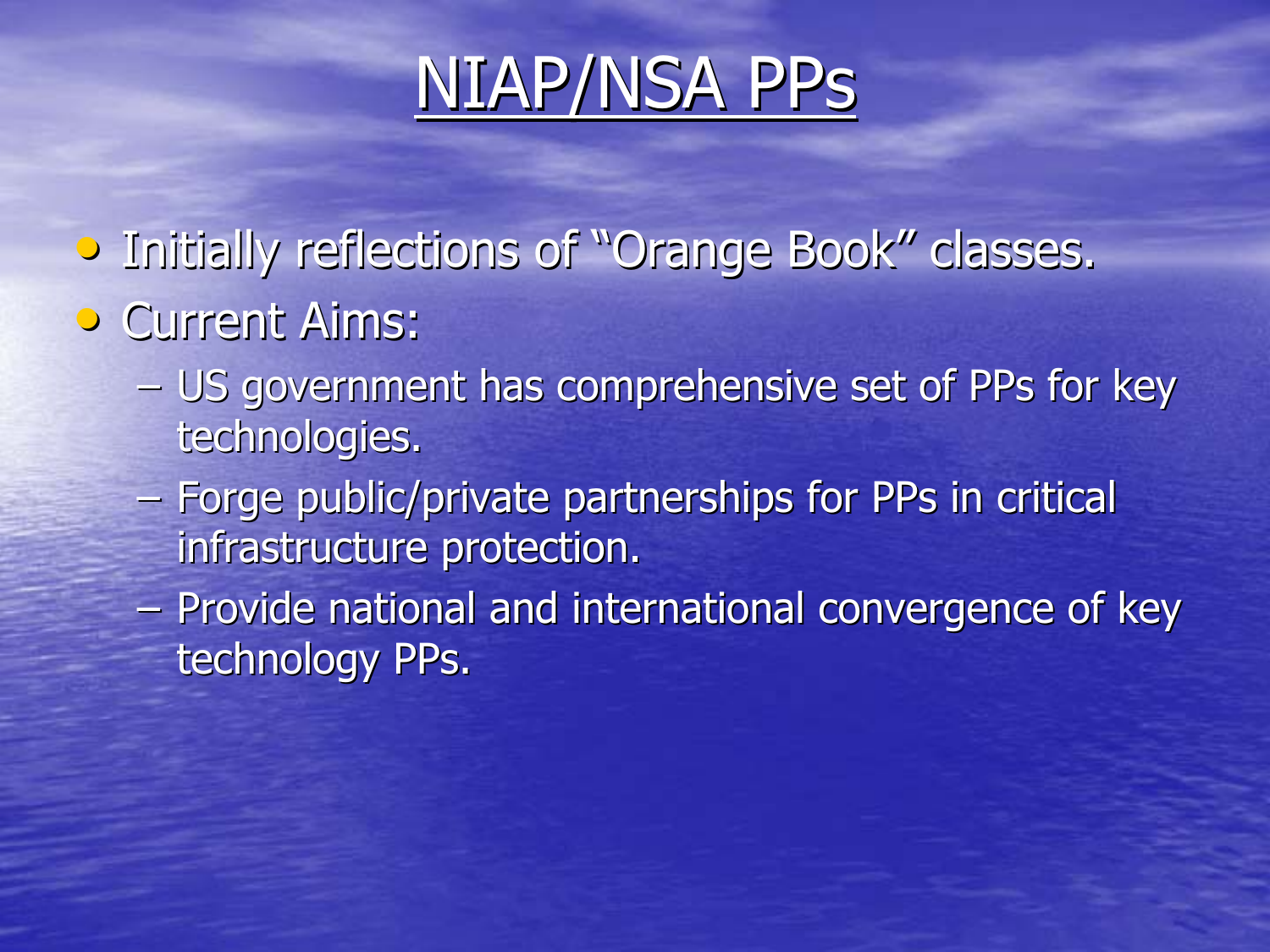# NIAP/NSA Process Documents

- **Development Process for US Government** Protection Profiles (PP).
- **Office of the Secretary of Defense Information** Assurance Policy.
	- Basic Robustness (equates to good commercial practice.)
- Consistency Instruction Manual For development of US Government Protection Profiles For use in Basic Robustness Environments.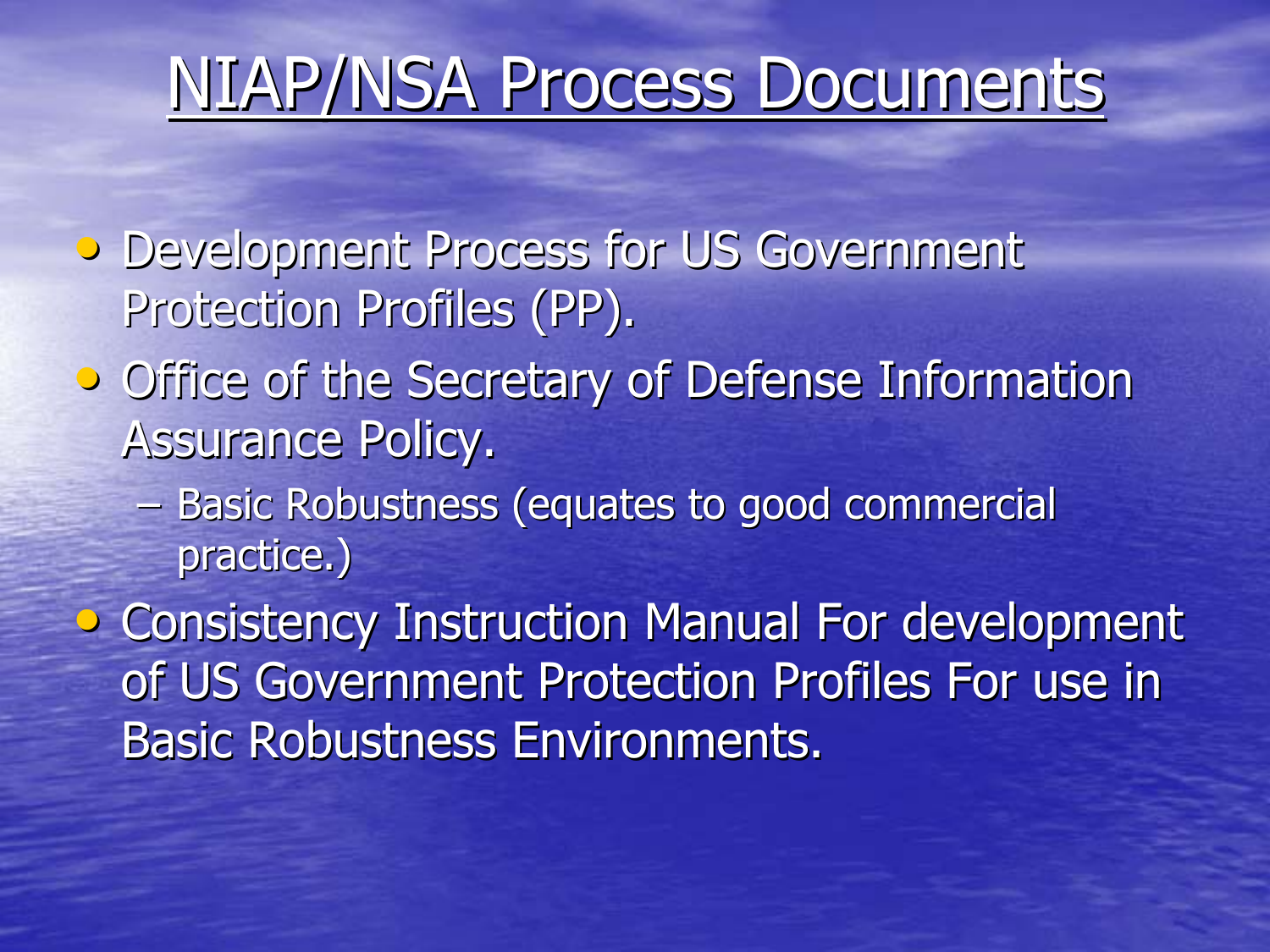### The DBMS PP - Steps to V1.0

• Various PP Drafts issued on IATF Website. • Some vendors commented on draft versions. • September 2004: Version 1.0 completed Evaluation.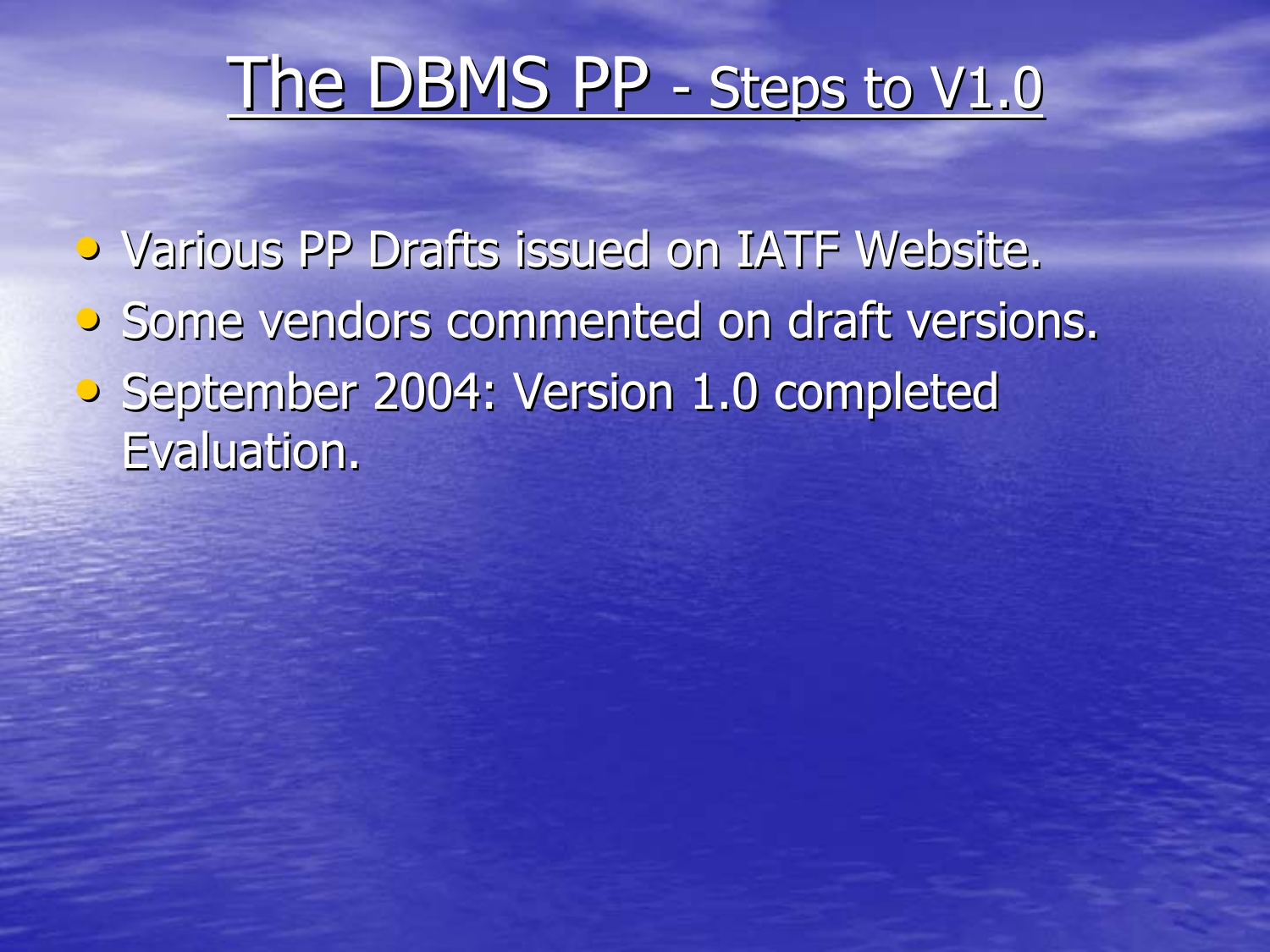# The DBMS PP - Vendor Reaction

- October 2004: CCUF.
- Representatives from major DBMS vendors attended.
- **Informal discussion on PPs:** 
	- Vendor issues with Basic Robustness DBMS PP
	- $\mathcal{L}_{\mathcal{A}}$ – Current DBMS PP meant no evaluated products.
	- $\mathcal{L}_{\mathcal{A}}$  $-$  No benefit to customer or vendors.
	- $\mathcal{L}_{\mathcal{A}}$ – Agreement to work together & with the author to achieve viable PP. achieve viable PP.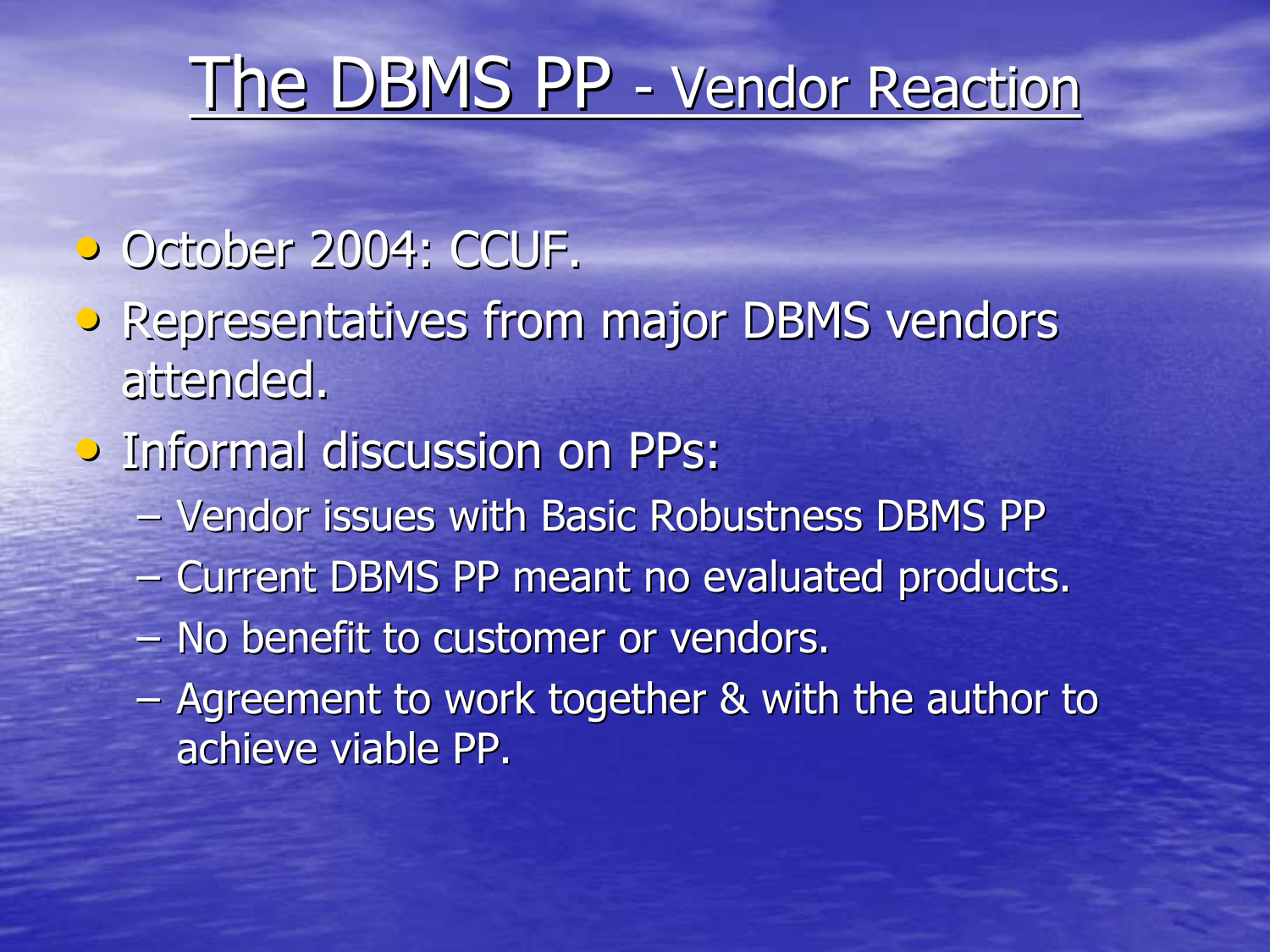# The DBMS PP - Vendor Cooperation

• Vendor Reviews in isolation. • A Vendor Meeting. • Work PP item by item: – Vendor Neutrality/technology independence. –– Higher than minimum functionality. **• List of Comments compiled and sent to Sponsor.**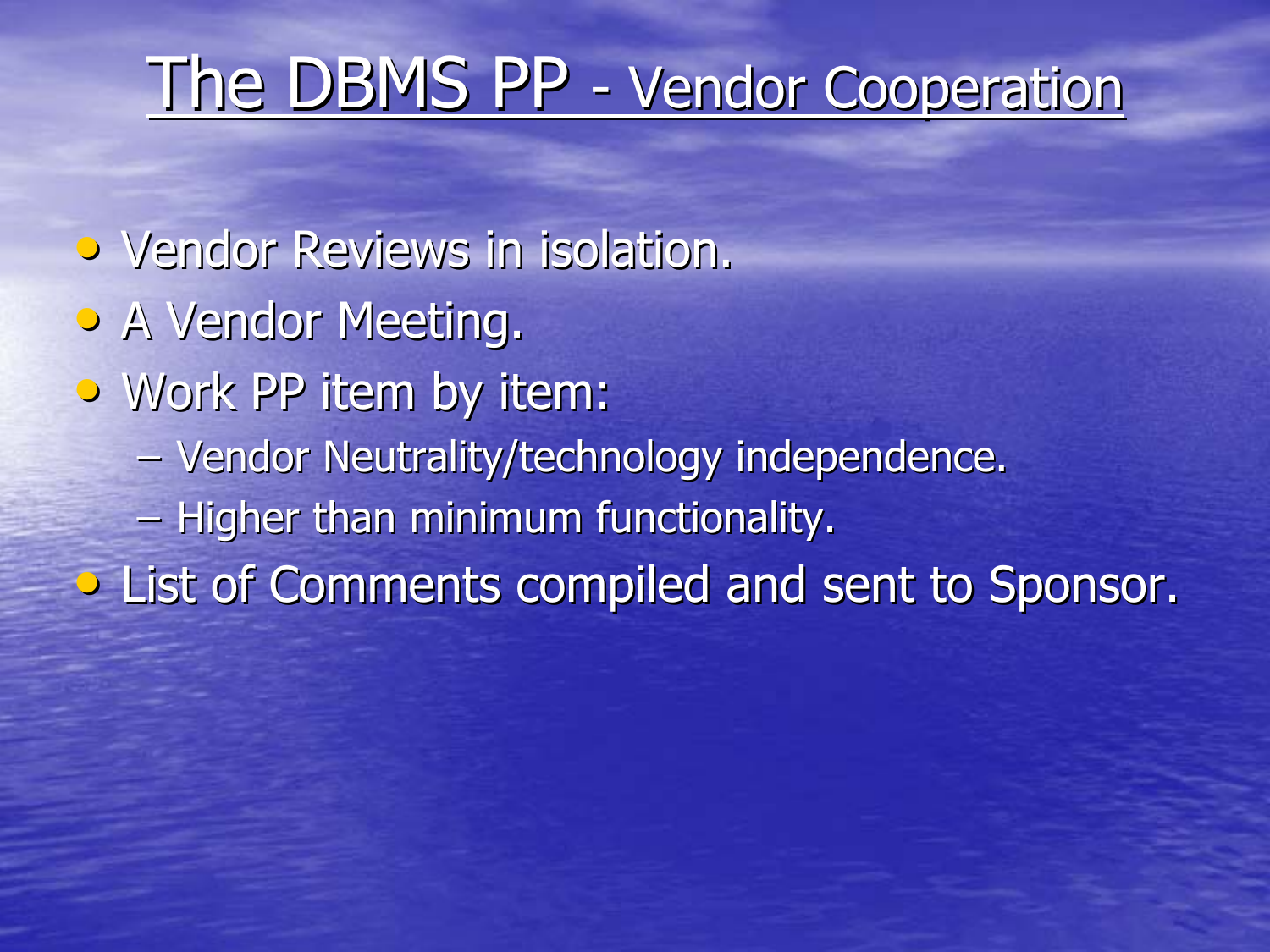# The DBMS PP – Total Cooperation

• Sponsor interested in vendor comments, arranged meeting with PP authors.

- **•** Each list item discussed or addressed.
- Mutual Goal: resolution for every item.
	- Some resolved in advance.
	- $\mathcal{L}_{\mathcal{A}}$ – Some removed or modified to acceptance.
	- $\mathcal{L}_{\mathcal{A}}$ – Some unchanged, but clarified with notes.
	- $\mathcal{L}_{\mathcal{A}}$ – A few await resolution, but with agreement in principle.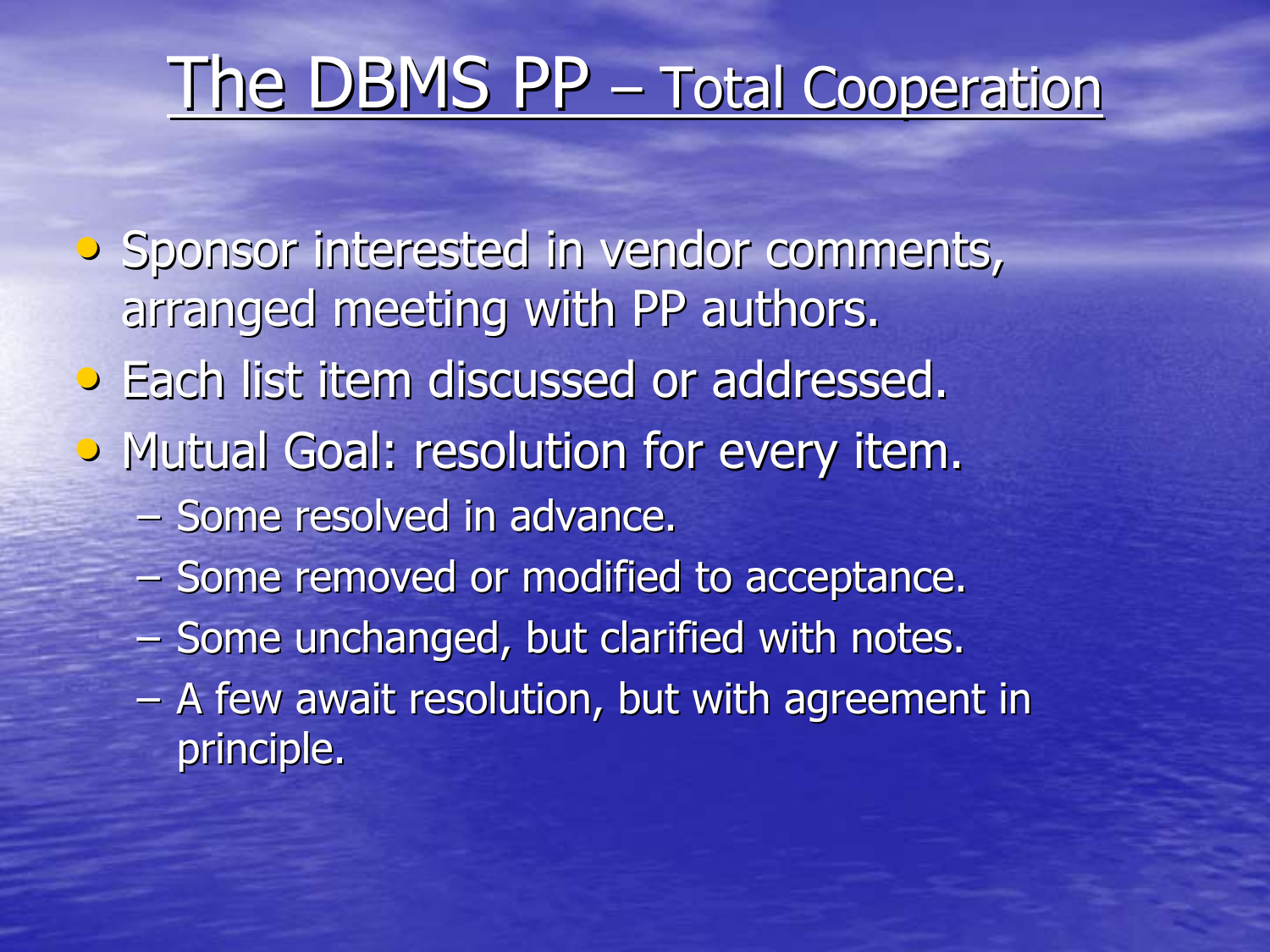### Current State – A Sample Vendor Comment/Result

• Page: 29, Section: 5.1.1.3.

- Component: FAU\_SEL.1.1-NIAP-0407.
- Comment: We need an application note to clarify manageability requirements on the granularity of inclusion/exclusion.

• Expected Results: Will be clarified to show intent to capture enough audit data, not necessarily capture only needed audit data.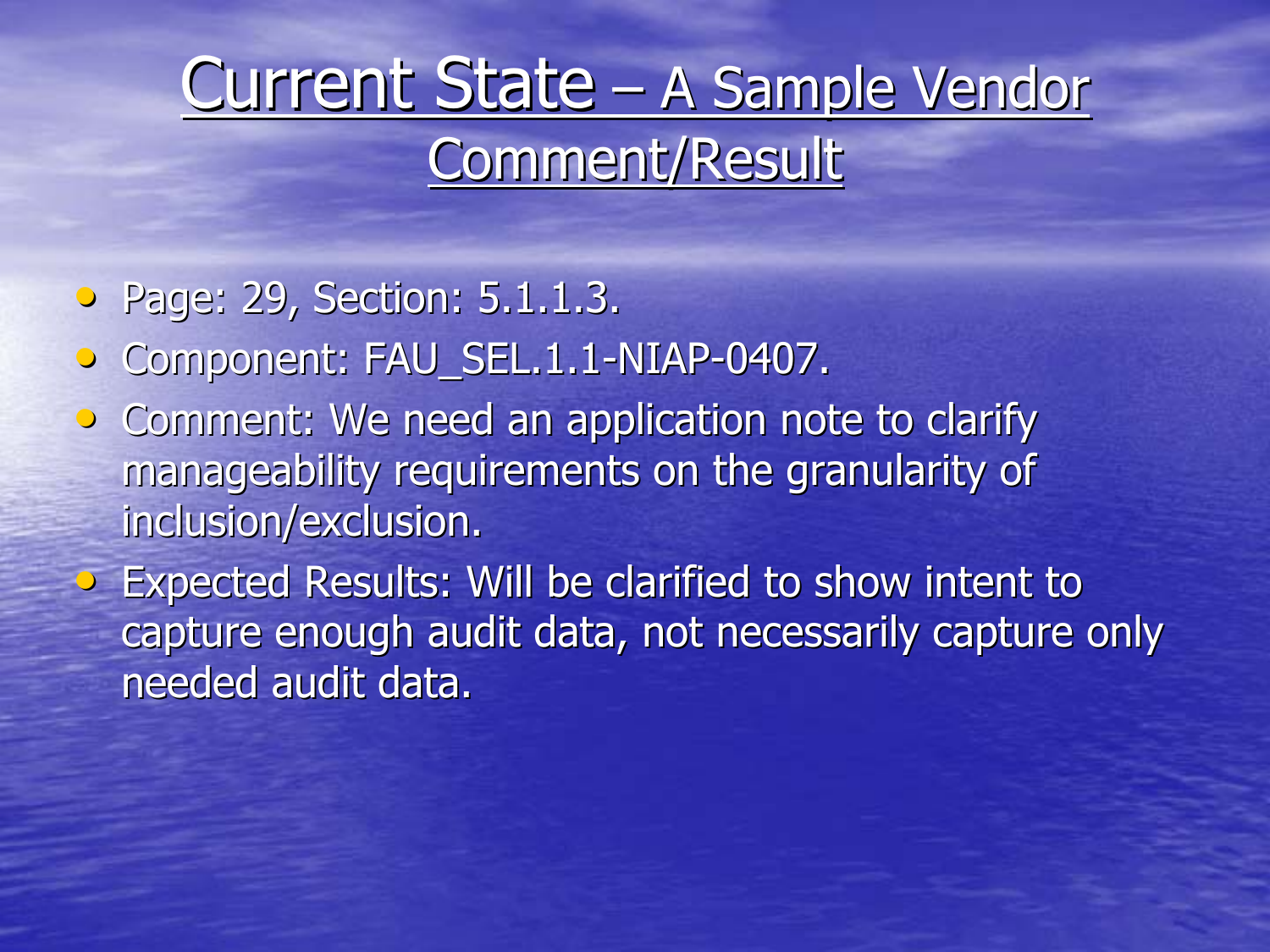### Current State – Another Sample Vendor Comment/Result

• Page: 31, Section: 5.1.2.2.

- Component: FDP\_ACF.1.4-NIAP-0407.
- Comment: In 1.2, if TOE did not support denial rules for a user, then you would choose "no additional explicit denial rules".
- Comment: Why doesn't this SFR have the same "DBMScontrolled" adjective as in the FDP\_ACF.1.3?  $\,$
- Expected Results: Will add application note to state that specific denial lists need not be implemented.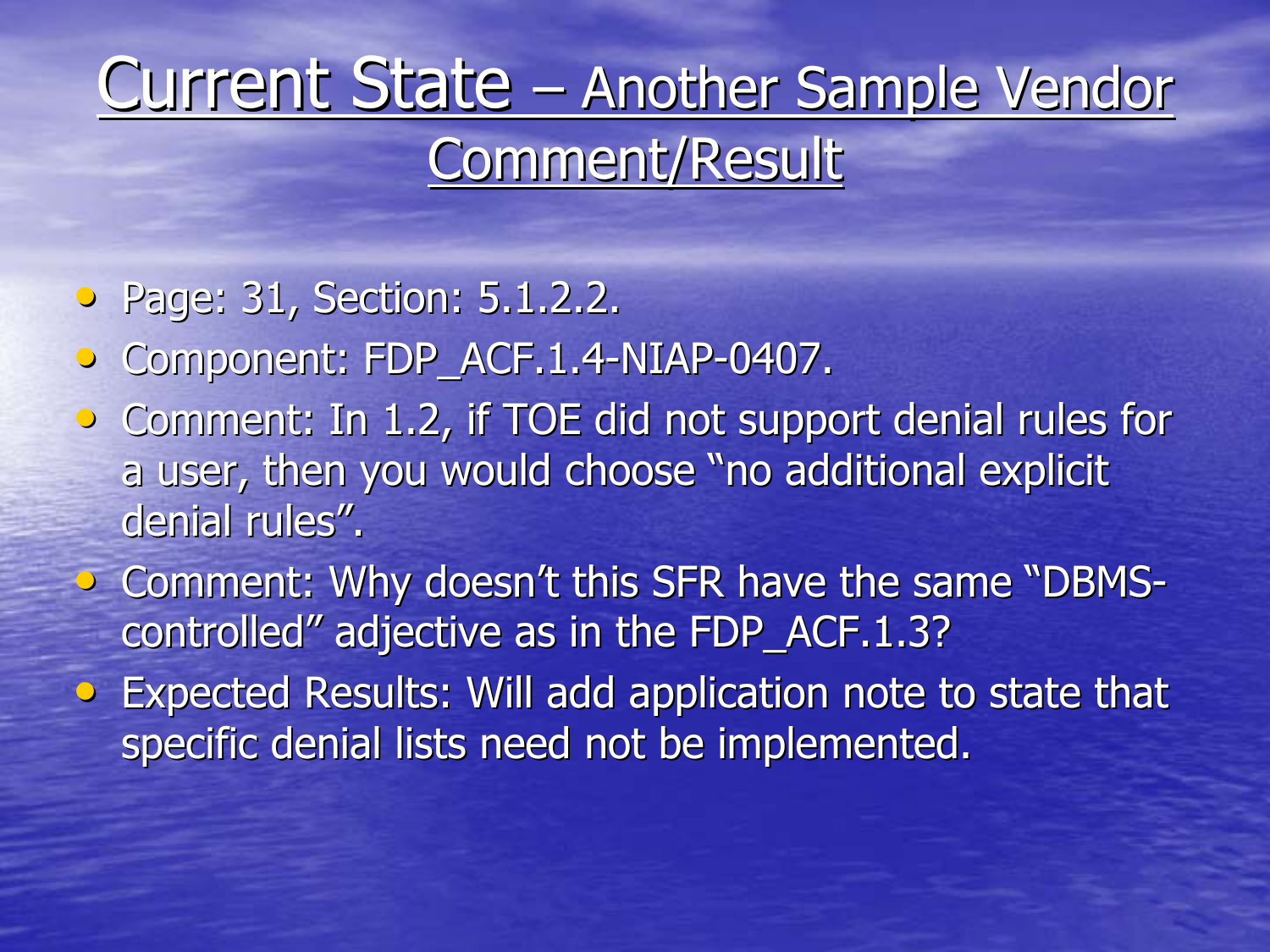# Conclusion - PPs for/by Users & Vendors

• Vendors are competitors with some common goals.

- Cooperation is possible.
- **•** Cooperation is beneficial.
- Customers and vendors are not adversaries.
- PP developers need to use experts from all parties with a major stake in the results.
- Strong security in products that can and will be developed is the PP bottom line.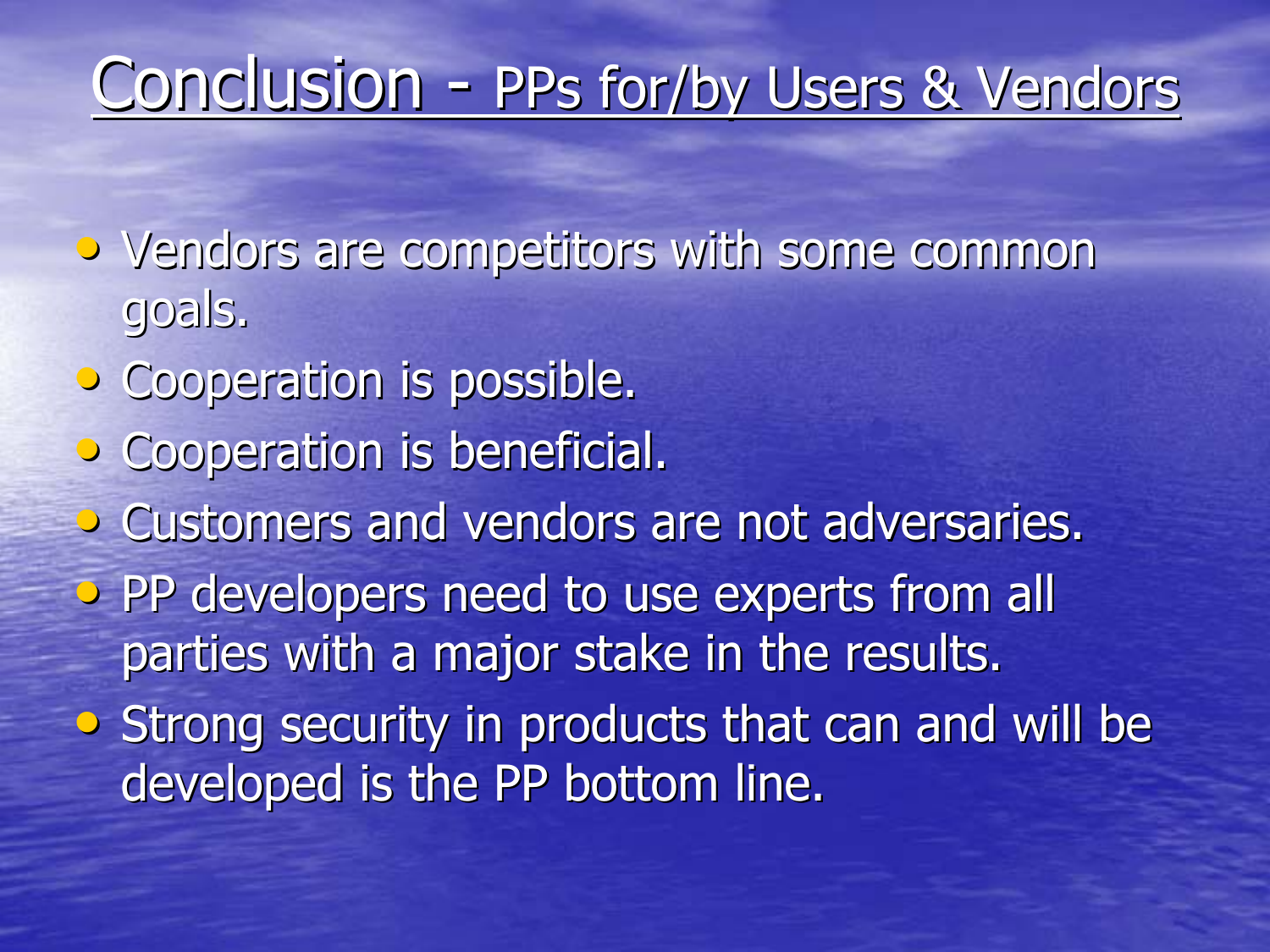# Conclusion - More for both 'sides' to learn

**• Customers/Users have needs and wishes.** • Many of them are not related to security. • They (needs & wishes) are still important. • Vendors also have needs and wishes. • Many of them are not related to security.  $\triangleright$  They (needs & wishes) are still important.  $\bullet$  A practical PP addresses real products and real needs. • We have a lot more to learn from each other. • The two-level cooperation on the NSA DBMS PP is a good example.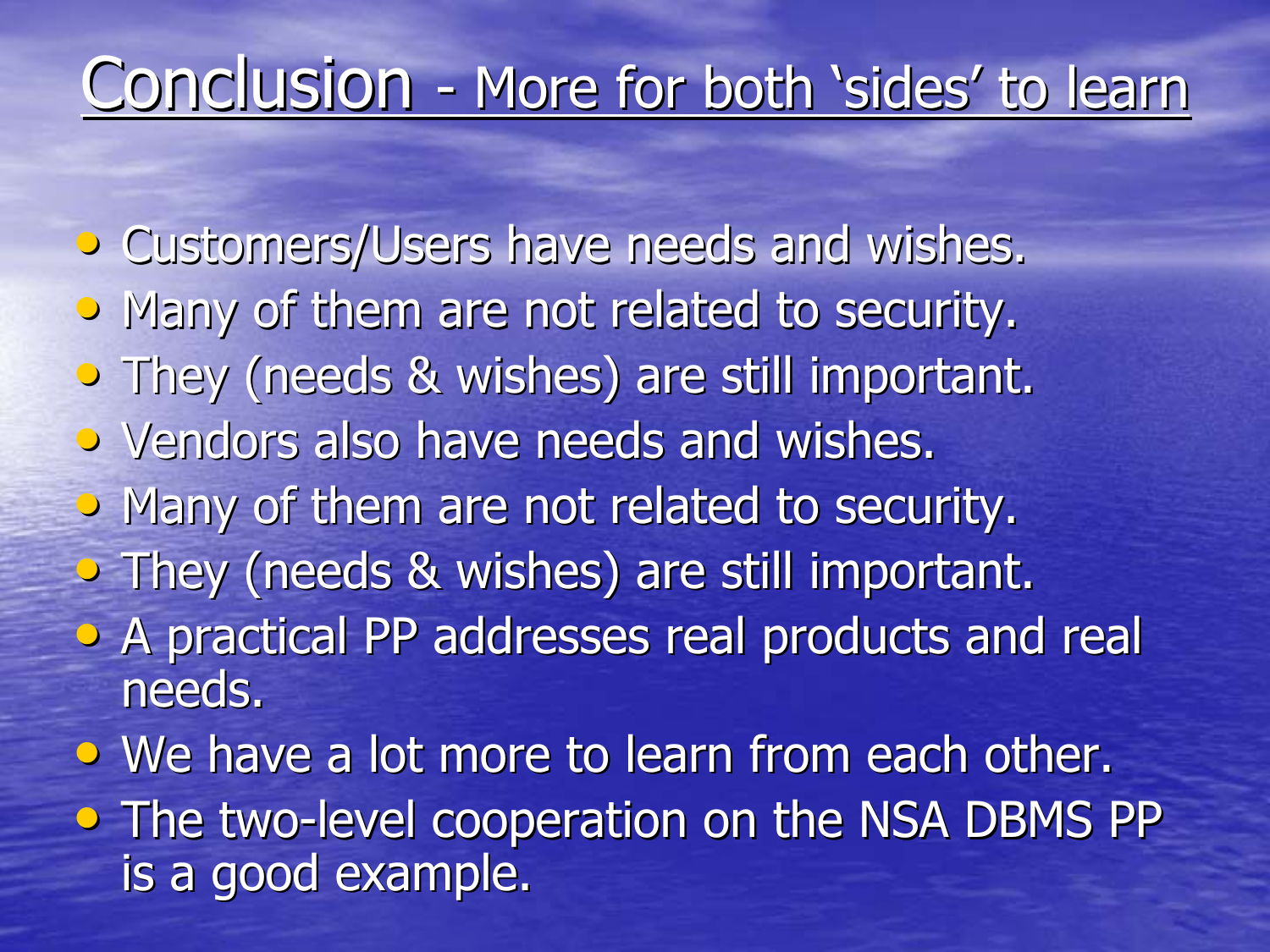# Conclusion - Other PP's and CCv3/CEM

• DBMS PP is not the only PP.

**• Other PPs could benefit from cooperative efforts:** 

- PPs in development,
- PPs in modification,
- PPs in the concept stage.
- These same kinds of cooperative efforts could/will benefit Common Criteria V3.0 and CEM  $V2.0$  as well.
- There's a Canadian TV show where the host reminds us "We're all in this together."
- $\bullet$  We are!